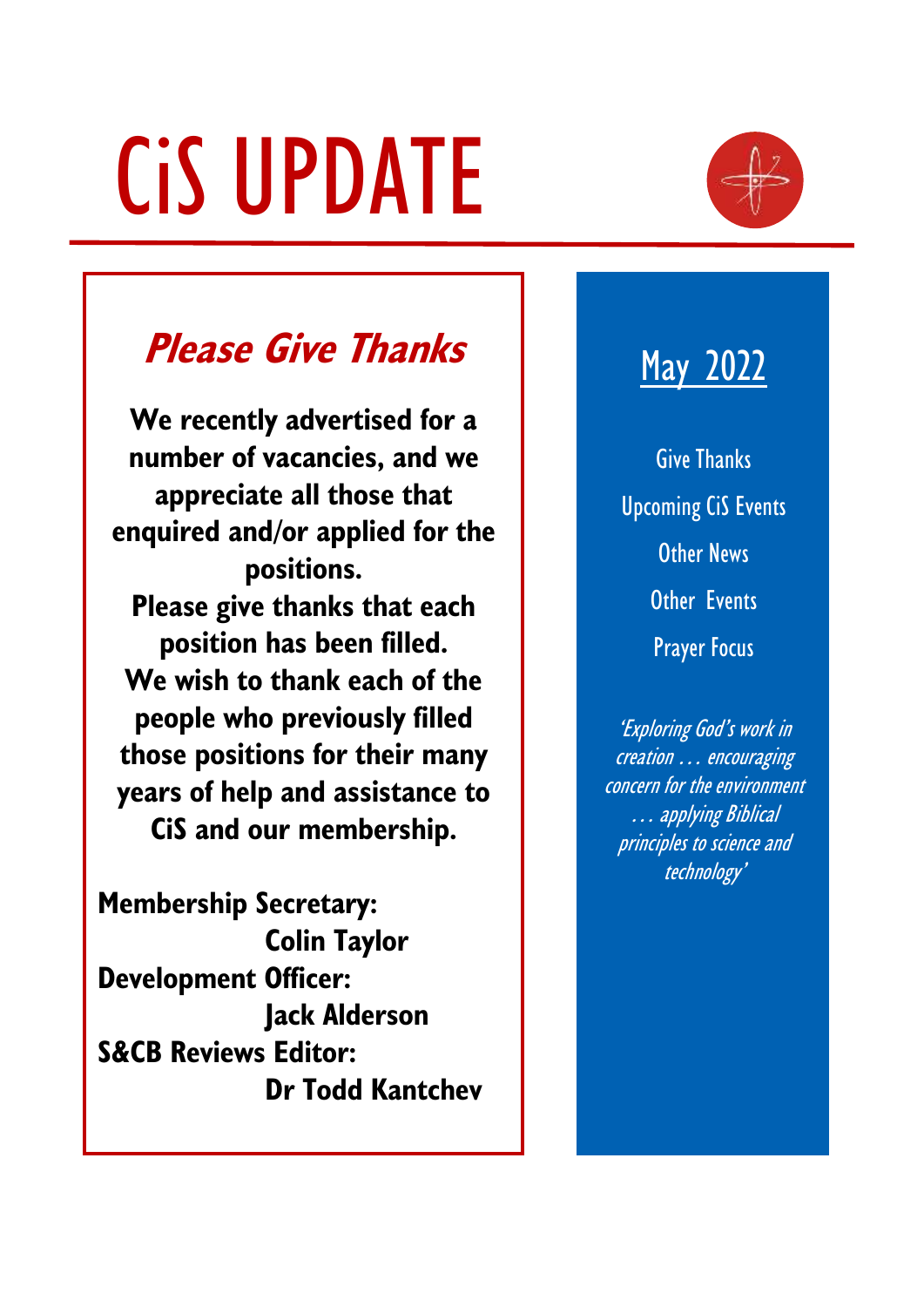# Upcoming CiS Events

### **Faith in Science**

Trans World Radio UK have a number of CiS members in their "*Faith in Science*" programme. The sessions will air every Saturday at 7am and each episode will repeat the next day at 7pm.

#### **Running order as follows:**

- 21/05 Professor Bill Clegg
- 28/05 Dr Neville Cobbe
- 04/06 Kate Ellis-Sawyer

Continuing this Saturday and repeating on Sunday's, till end of August

- 11/06 Clare Foster 18/06 Professor Sir Colin Humphreys 25/06 Nathan Bossoh The whole series repeats from Saturday 2nd July. Starting with:- 02/07 Introduction to CiS with Dr Diana Briggs & Professor Paul Ewart 09/07 Cara Parrett 16/07 Dr Gavin Merrifield 23/07 Dr Rhoda Hawkins 30/07 Professor Tom McLeish
	- 06/08 Dr Jona Foster
	- 13/08 Dr Anna Pearson

Here's how to tune in: <https://www.twr.org.uk/how-to-listen/>

The podcasts will be available once they've aired, at: [www.twr.org.uk/ondemand](http://www.twr.org.uk/ondemand) (and then search for "Faith in Science"!)

#### **14 th Annual Science-Faith Cathedral Lecture 2022**

#### **How can science fit with miracles?**

Speaker: Professor Sir Colin Humphreys FRS Starts: 7.30pm Location: Norwich Cathedral Nave All welcome No booking required Retiring collection

7 th Sept

Miracles play a powerful role in Christianity: but how should we interpret them? In an age that claims to be one of scientific rationalism can we continue to accept miracles? Did the River Jordan really stop flowing so that the ancient Israelites could walk across and enter the land of Canaan (the Holy Land)? Did Jesus really rise from the dead? Both these miracles have been pivotal in human history. But how can a scientist believe in miracles? Professor Humphreys insists we should be sceptical about all potentially miraculous events, but he also believes that both events really happened. Come along and find out why!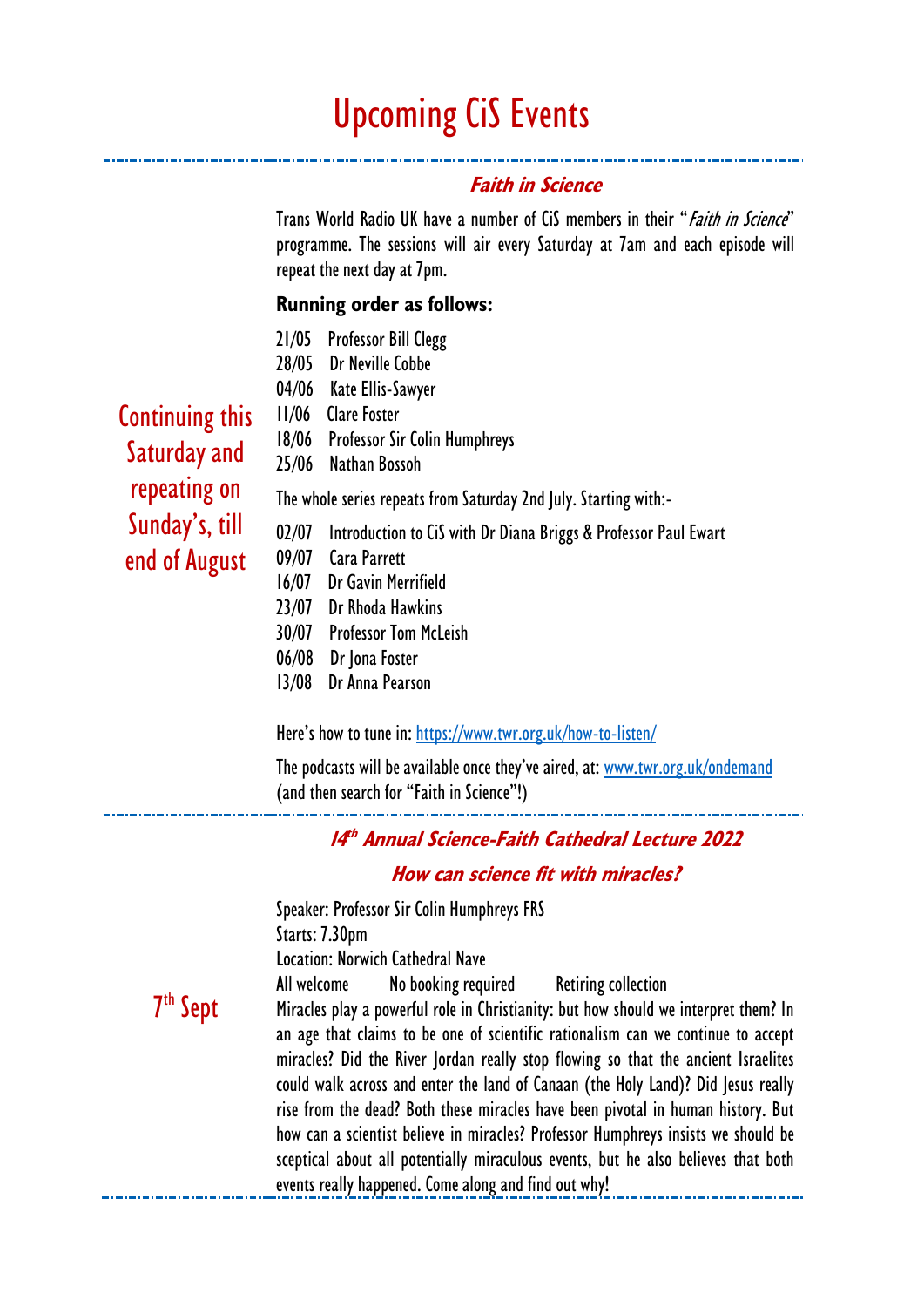# Other News

## **ECLAS** - **Seeding New Narratives**

The ECLAS project is piloting a new initiative called 'Seeding New Narratives', which aims to study how Twitter users respond to the conflict narrative of science and religion. As part of the pilot, we're collecting stories from people already engaged in the area of science and faith that show how science and religion can work together. We would be very grateful for your input to this project.

For further details please [click here.](https://www.cis.org.uk/wp-content/uploads/2022/05/ECLAS-New-Narratives.pdf)

# Other Events

## **ChaplaincyPlus – Birmingham**

24<sup>th</sup> May **Why climate change matters** Speaker: Dr Ruth Valerio from Tearfund Starts: 12:30 pm and again at 7:30 pm Ruth Valerio is an environmentalist, theologian, social activist and author and is the Global Advocacy and Influencing Director for Tearfund. She has a theology degree from Cambridge and a doctorate from Kings College London in which she explored the issues of simplicity and consumerism. She has written extensively on justice, environment and lifestyle issues, particularly from a Christian perspective. For tickets go to [scienceandfaith.co.uk,](https://scienceandfaith.co.uk/) or for live streaming contact [hugh.rollinson@chaplaincyplus.org.uk](mailto:hugh.rollinson@chaplaincyplus.org.uk) or [steve.bavington@chaplaincyplus.org.uk](mailto:steve.bavington@chaplaincyplus.org.uk) 15<sup>th</sup> June **Who am I? Am I just my brain?** Speaker: Dr Sharon Dirckx from the Oxford Centre for Christian Apologetics Starts: 12:30 pm and again at 7:30 pm Dr. Sharon Dirckx is a senior tutor at the Oxford Centre for Christian Apologetics. Originally from a scientific background, she has a PhD in brain imaging from the University of Cambridge and has held research positions at the University of Oxford, UK, and the Medical College of Wisconsin, US. For tickets go to [scienceandfaith.co.uk,](https://scienceandfaith.co.uk/) or for live streaming contact

[hugh.rollinson@chaplaincyplus.org.uk](mailto:hugh.rollinson@chaplaincyplus.org.uk) or [steve.bavington@chaplaincyplus.org.uk](mailto:steve.bavington@chaplaincyplus.org.uk)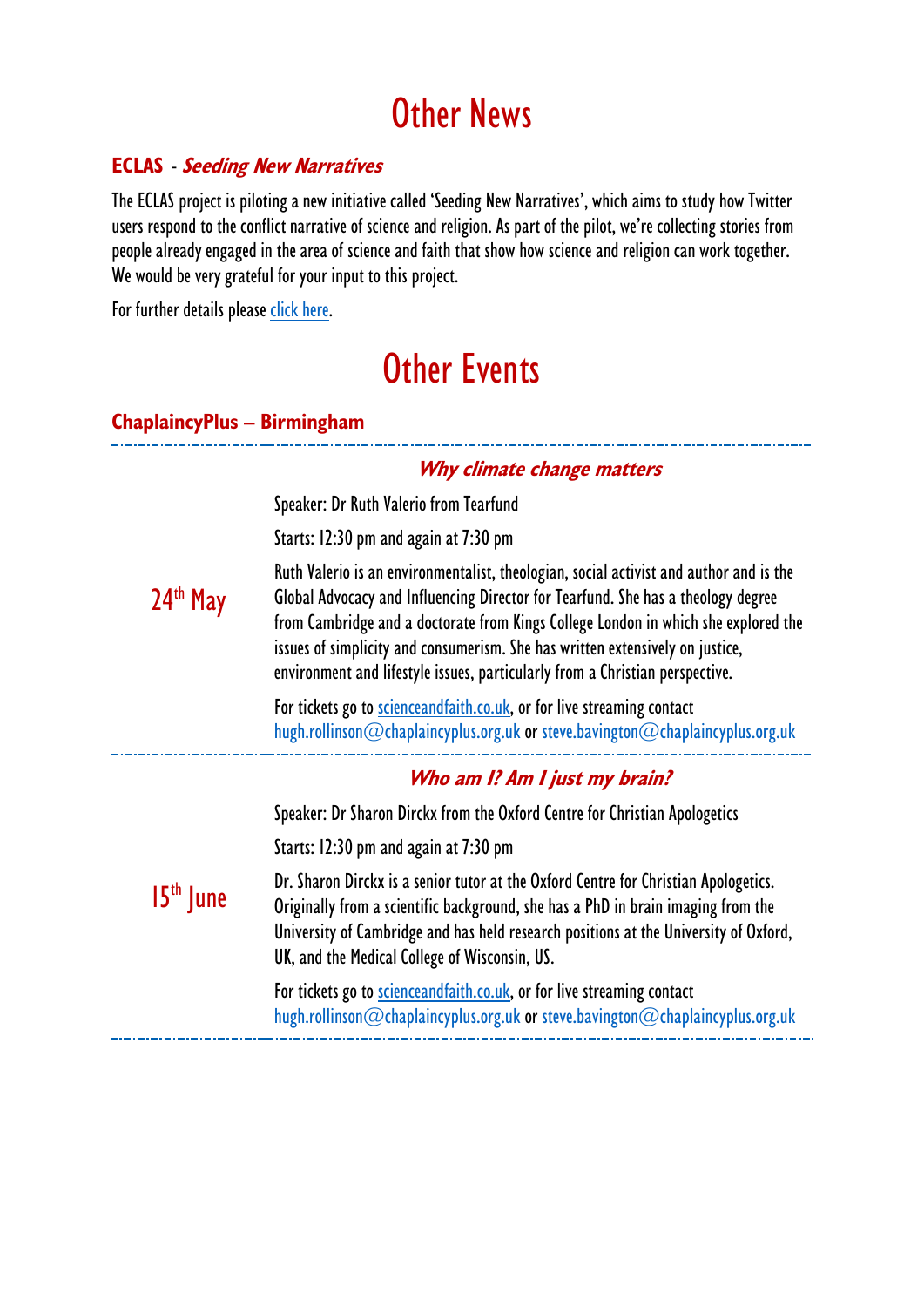#### **Science and Religion Forum (SRF) Annual Conference 2022 – Birmingham**

#### **Information and Reality – Questions for Religions and Science**

We are aiming to host this conference as an in-person event, but we remain conscious of the ongoing global situation with Covid so may have to revise our plans at short notice. If this occurs, we will endeavour to move our conference to a suitable online event as in recent years.

 $26<sup>th</sup>$  to  $28<sup>th</sup>$ May The conference will address the topic through two strands: 1) Metaphysics, nature of reality and divine/human being 2) The use and ethics of information (data) for science, religion, and society. Location: Woodbrooke Study Centre, 1046 Bristol Road Birmingham, B29 6LJ Deadline for registration MIDNIGHT 19th May

To register and for further details, please see thei[r website](https://www.srforum.org/2022-conference)

## **Radio Maria - Science and Faith – Season 3 "Faith Journeys in Science"**

Radio Maria is bringing Science and Faith together. To find out how you can listen click [here](https://radiomariaengland.uk/how-to-listen-to-us/)

| 27th, 29th<br>and 30 <sup>th</sup> May   | Episode 2 – Begins broadcasting on May 27 (Friday) at 8:30pm, May 29 (Sunday) at<br>4pm and May 30 (Monday) at 10pm<br>Speakers include Fr Philip Miller and Miss Maria Findlay-Wilson |
|------------------------------------------|----------------------------------------------------------------------------------------------------------------------------------------------------------------------------------------|
| $3rd$ , $5th$ and $6th$<br><b>June</b>   | Episode $3$ – Begins broadcasting on June 3 (Friday) at 8:30pm, June 5 (Sunday) at<br>4pm and June 6 (Monday) at 10pm<br>Speakers include Professor Mike Kelly and Sofia Carozza.      |
| $13th$ , $15th$ and<br>$16th$ June       | Episode $4$ – Begins broadcasting on June 13 (Friday) at 8:30pm, June 15 (Sunday)<br>at 4pm and June 16 (Monday) at 10pm<br>Speakers include Dr Charles Wilson and Giacomo Casale.     |
| $20^{th}$ , $22^{nd}$ and<br>$23rd$ June | Episode 5 – Begins broadcasting on June 20 (Friday) at 8:30pm, June 22 (Sunday)<br>at 4pm and June 23 (Monday) at 10pm<br>Speakers include Fr. Robert Gay and Dr. Szmon Stelter.       |
| $27th$ June, $5th$<br>and $6th$ July     | Episode $6$ – Begins broadcasting on June 27 (Friday) at 8:30pm, July 5 (Sunday)<br>at 4pm and July 6 (Monday) at 10pm<br>Speakers include Fr. Robert Verrill and Dr. Maria Ubiali.    |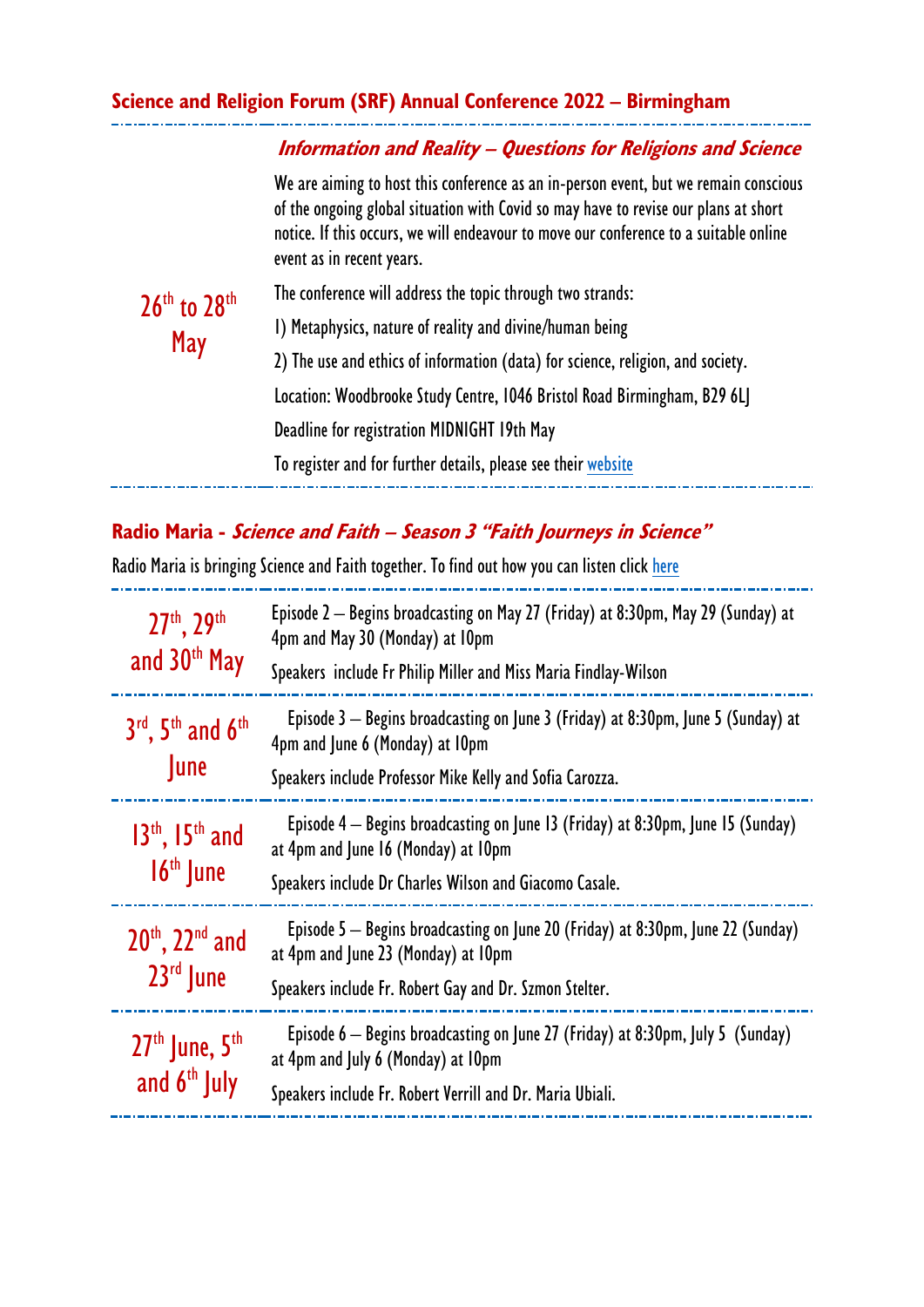#### **Fun Family Days to attend**

Three Science Wonder Days are happening in churches across the North of England over the rest of 2022 with funding from the ECLAS Scientists in Congregations scheme. These are family-fun days hosted in local churches that explore the wonders and excitement of science. To see an example of a previous event, check out [https://youtu.be/8A5qMHq484E.](https://youtu.be/8A5qMHq484E)

| 28 <sup>th</sup> May<br>23rd July<br>$22nd$ Oct | Events are happening at:<br>Blackpool - Saturday May 28th<br>Stalybridge (Manchester) - Saturday July 23rd (This is a actually part of a Wonder<br>Week not just a single day, so other opportunities are available!)<br>Wakefield - Saturday October 22 <sup>nd</sup> |
|-------------------------------------------------|------------------------------------------------------------------------------------------------------------------------------------------------------------------------------------------------------------------------------------------------------------------------|
|                                                 | Volunteers are needed to help run experiments and demonstrations, chat to visitors<br>and just generally be great examples of good scientists and Christians.                                                                                                          |
|                                                 | If you would like to know more or to volunteer for any of these events, then please<br>get in touch with Gavin Merrifield at contact@believingscience.org                                                                                                              |

## **Derby - Science & Christianity Discussion Group**

Third Wednesday of the month at 8pm

÷.

Location: Meets at Derby Brewing Tap House, upstairs room, Derwent Street, Derby DE1 2ED

For more details, please contact Group coordinator and discussion chair: [Clare Merry](mailto:merryclareveronica@gmail.com)

| $15th$ June | What? And how many? / Scientific classifications of plants and<br>animals                                                                                                                                                          |
|-------------|------------------------------------------------------------------------------------------------------------------------------------------------------------------------------------------------------------------------------------|
|             | The session will kick off with three short speeches on this topic followed by<br>discussion.                                                                                                                                       |
|             | Science is the basis to our modern society. Can you believe in science and in God? If<br>God created all things, in what way is this true? Different Christians hold different<br>views. What are their views, and what are yours? |
|             | Join us for a drink, an exchange of ideas, thoughts and random chatter at Derby<br><b>Brewing Tap House</b>                                                                                                                        |
| $20th$ July | The Flood and geology / Fossils and palaeontology                                                                                                                                                                                  |
|             | The session will kick off with three short speeches on this topic followed by<br>discussion.                                                                                                                                       |
|             | Join us for a drink, an exchange of ideas, thoughts and random chatter at Derby<br><b>Brewing Tap House</b>                                                                                                                        |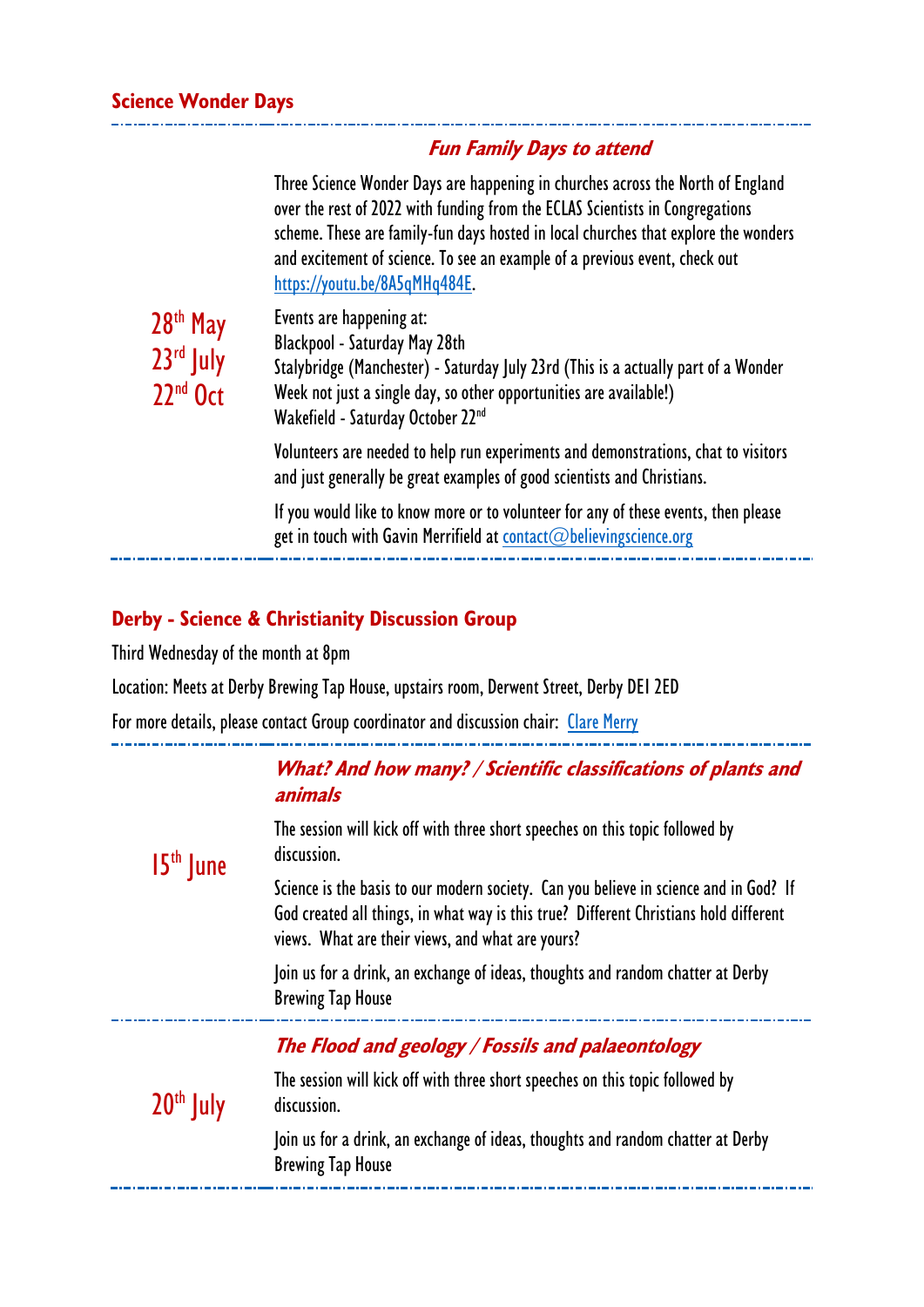## **Science and the Human Person Three Day Workshop**

The question of what it means to be human has never been more relevant. Are we just our brains? Or is there more to us? Will computers one day be able to do everything that we can do? And if so, what does that say about our value? And what will become of the planet on which humans emerged? These developments at the cutting edge of science go right to the heart of the question of human value and purpose and in the universe.

At this workshop we will consider three streams falling under the heading of Science and the Human Person:

- The Human Person and Intelligent Machines
- The Human Person and the Environment
- The Human Person and the Body

The workshop will feature keynote lectures and short papers.

For full details, visit:<https://www.wycliffe.ox.ac.uk/workshop>

#### **Faraday events**

20th to 22nd

June

More information and the zoom links can be found at [Faraday website](https://www.faraday.cam.ac.uk/events/overview/)

#### **The Faraday Institute Summer Course 2022**

Dr Francis Collins will be joining us as the plenary speaker for our next Faraday Institute Summer Course in 2022.

Sunday 3<sup>rd</sup> to Friday 8<sup>th</sup> July In-Person Attendance: Includes participation in the full course program plus all lunches, dinners and refreshments from 3pm on Sunday 3rd July until 3pm on Friday 8th July at the course venue. Places are limited to a maximum of 50 people.

Online Attendance: Includes participation in the full course program, as well as access to talk recordings and supplementary online materials.

Costs: Online-only: regular ticket £150, student ticket: £75.

In-person [Non-Residential]: regular ticket £750, student ticket £475

For further information, including a list of speakers please [click here](https://www.faraday.cam.ac.uk/event/the-faraday-institute-summer-course-2022/)